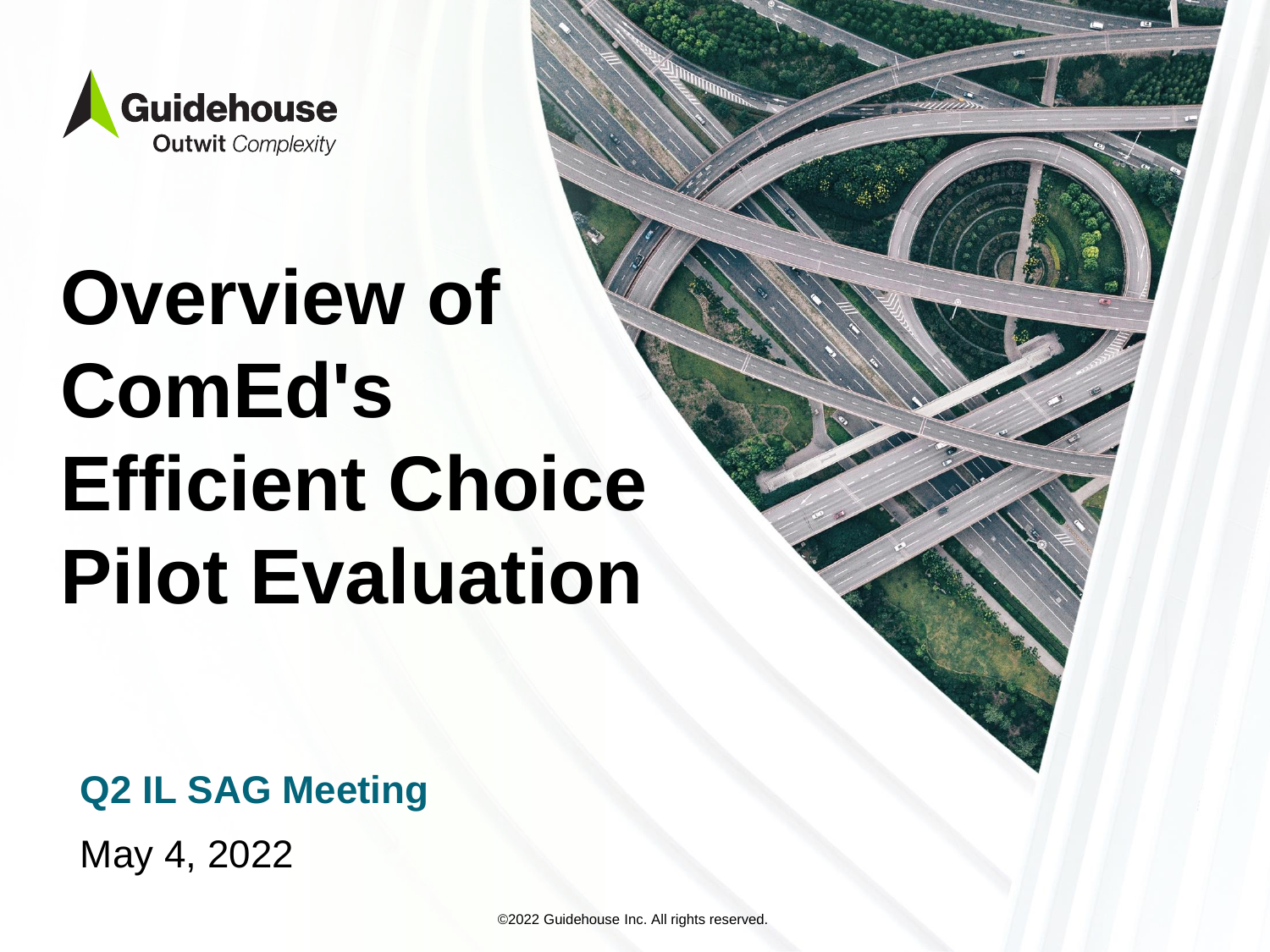#### **Pilot Overview**

**ComEd's Efficient Choice Pilot is an online website that encourages customers to make energy efficient choices without incentives**

- The website provides information about appliances, consumer electronics, and HVAC measures.
- The website is intended to influence visitors to make more efficient purchases.
	- o Products are rated based on their efficiency using the "Enervee Score".



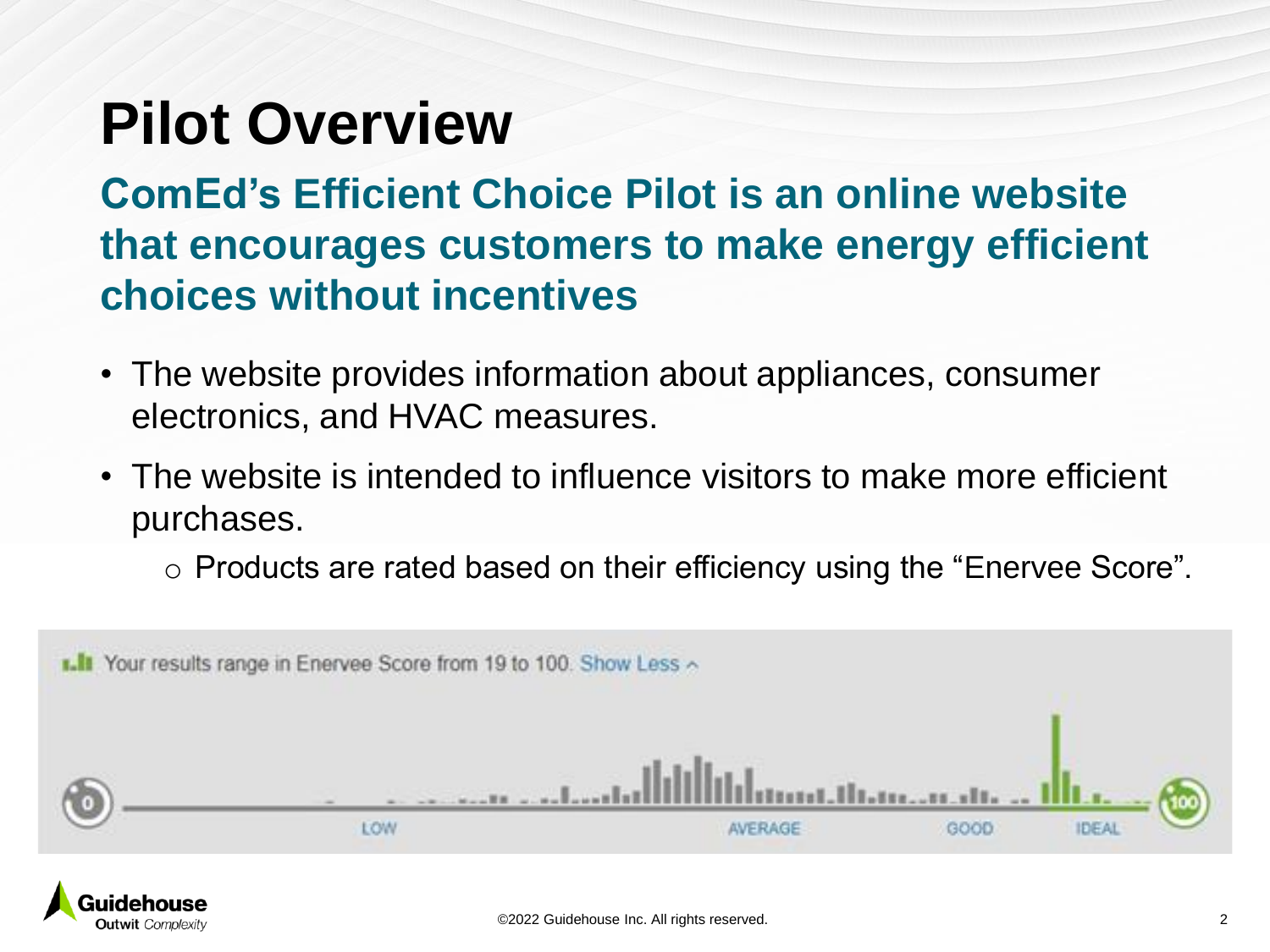#### **Pilot Evaluation Goals**

Key Evaluation Questions:

- 1. Can the Efficient Choice program / website be evaluated?
- 2. What are the claimable net savings of the Efficient Choice website?

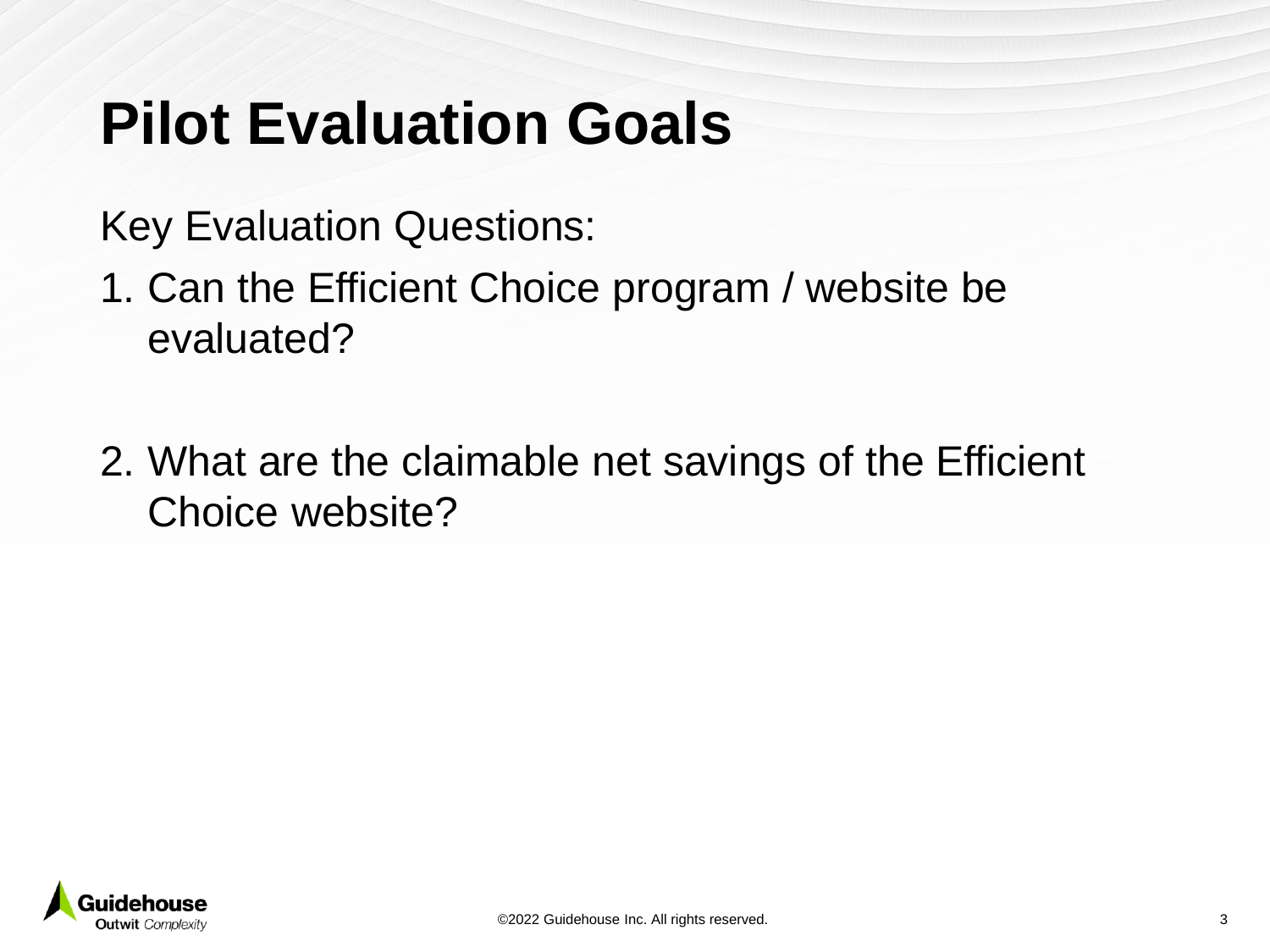### **Evaluation Approach**

**The evaluation approach centered around customer surveys and collecting proofs of purchase.**

| Step 1:<br>Engineering<br><b>Analysis</b> | • Analyzed unit energy savings (kwh/unit) for clothes washers,<br>dryers and refrigerators                                                                  |
|-------------------------------------------|-------------------------------------------------------------------------------------------------------------------------------------------------------------|
| Step 2:<br><b>Customer</b><br>Population  | • Enervee provided website visitor counts and contact information                                                                                           |
| Step 3:<br><b>Web Surveys</b>             | • Field surveys to determine purchase rate<br>• Request proof of purchase to determine the efficiency rate<br>• Use survey responses to determine NTG ratio |
| Step 4:<br><b>Calculate Savings</b>       | • Verified Gross Savings $=$<br>UES x Customer Population x Purchase Rate x Efficiency Rate<br>• Verified Net Savings $=$ Verified Gross Savings x NTG      |

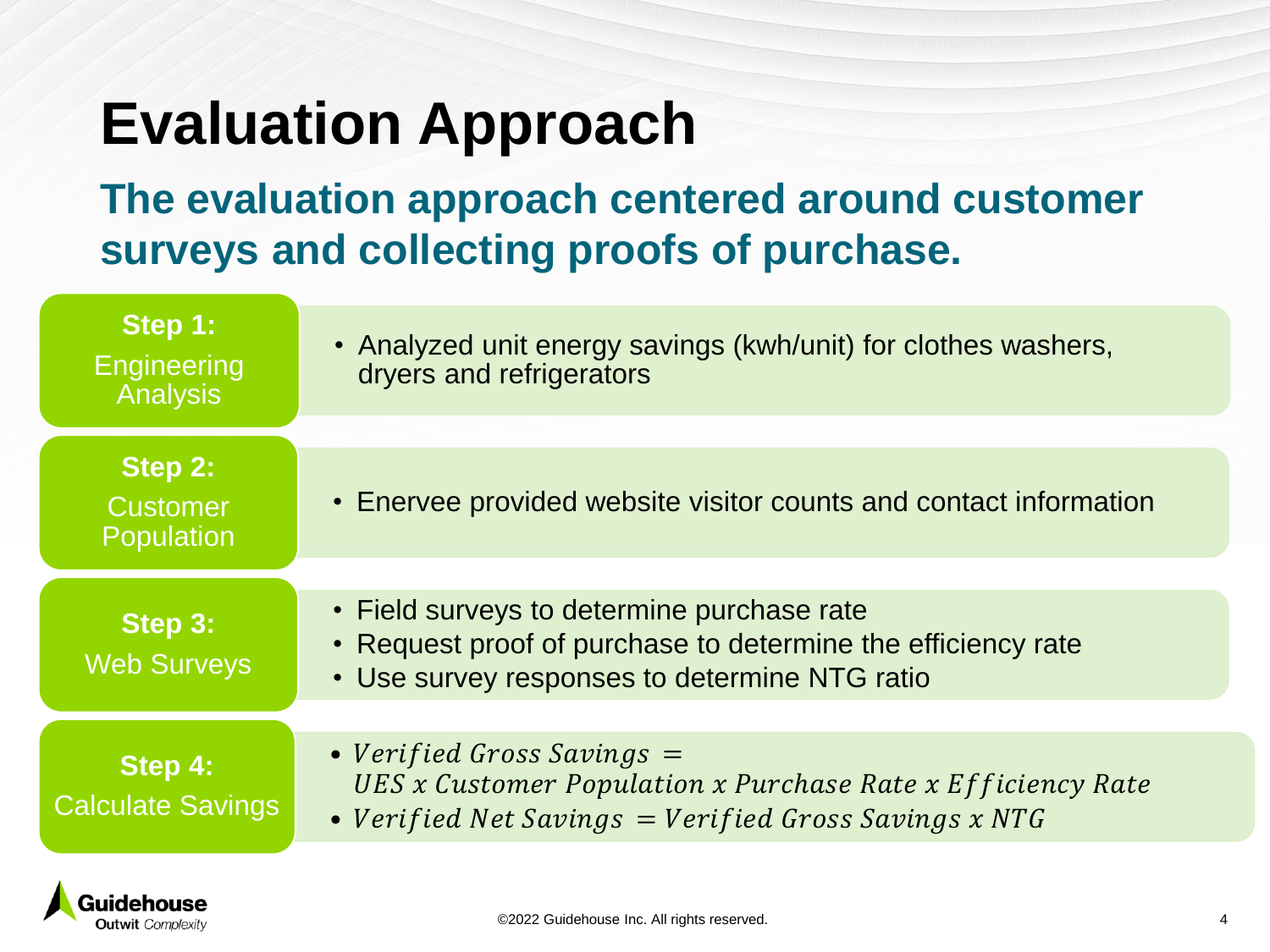# **Sampling Design**

**The sample design was developed to evaluate measures at 90/40 and the pilot at 90/25.** 

- The sample design drove the minimum number of proofs of purchase required to be collected per measure.
- The ComEd team decided to focus marketing on three measures, rather than all measures, to increase the chances of collecting sufficient proofs of purchase for evaluation.
	- o Evaluation focused on refrigerators, clothes washers and clothes dryers.

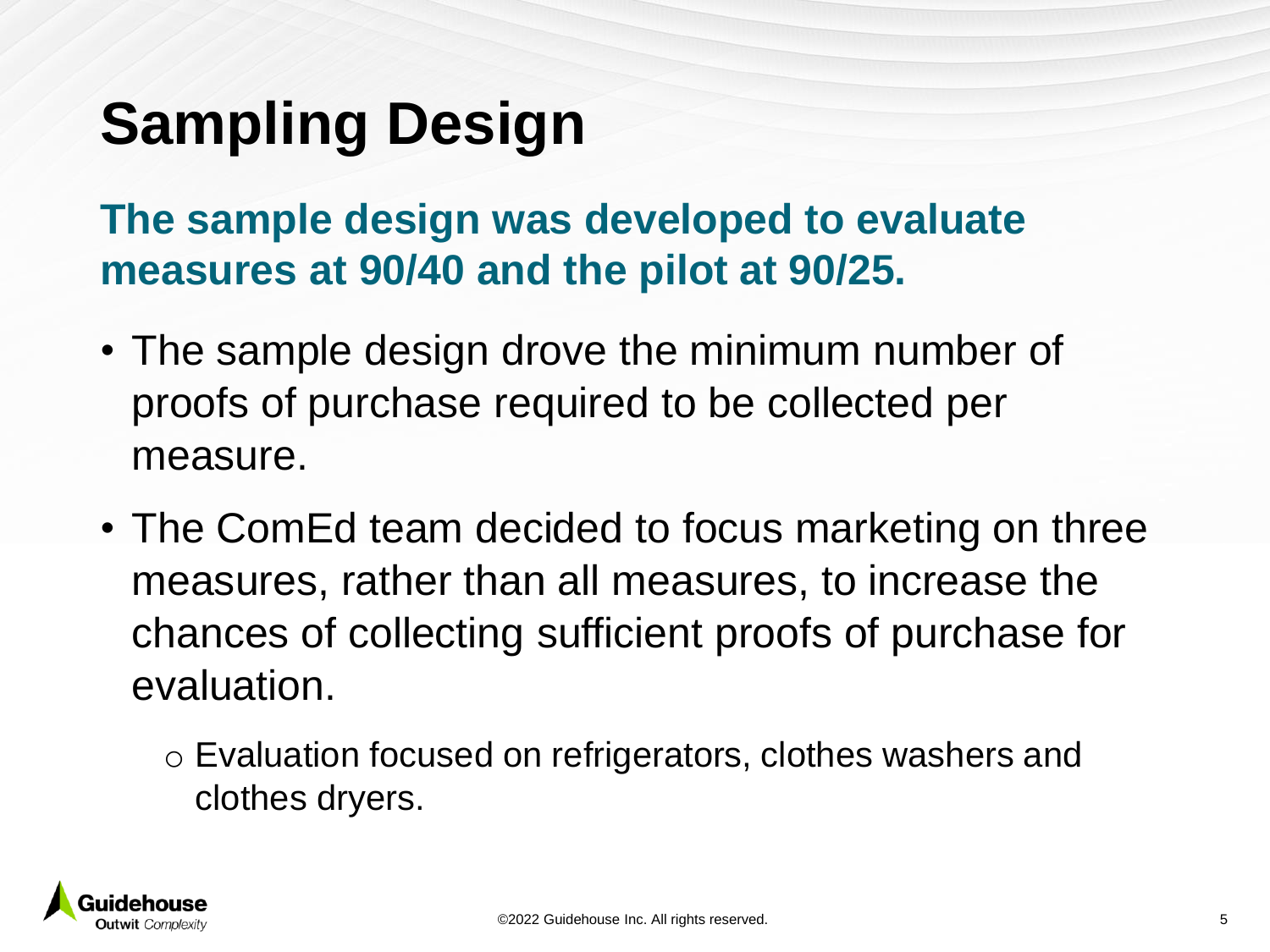# **Findings and Results**

**The Efficient Choice website can be evaluated and Guidehouse estimated 205.5 MWh of verified net energy savings in CY2021.** 

- 93.7% of the net savings come from refrigerators, clothes washers and clothes dryers.
- Guidehouse used results from refrigerators, clothes washers and clothes dryers to extrapolate savings for other measures on the Efficient Choice website. These other measures are estimated to be 6.3% of total net savings.
- 2 out of 3 customers indicated they received a rebate through the ComEd Appliance Rebates Program after visiting the Efficient Choice website.

 $\circ$  These savings were subtracted from the net savings to avoid double counting.

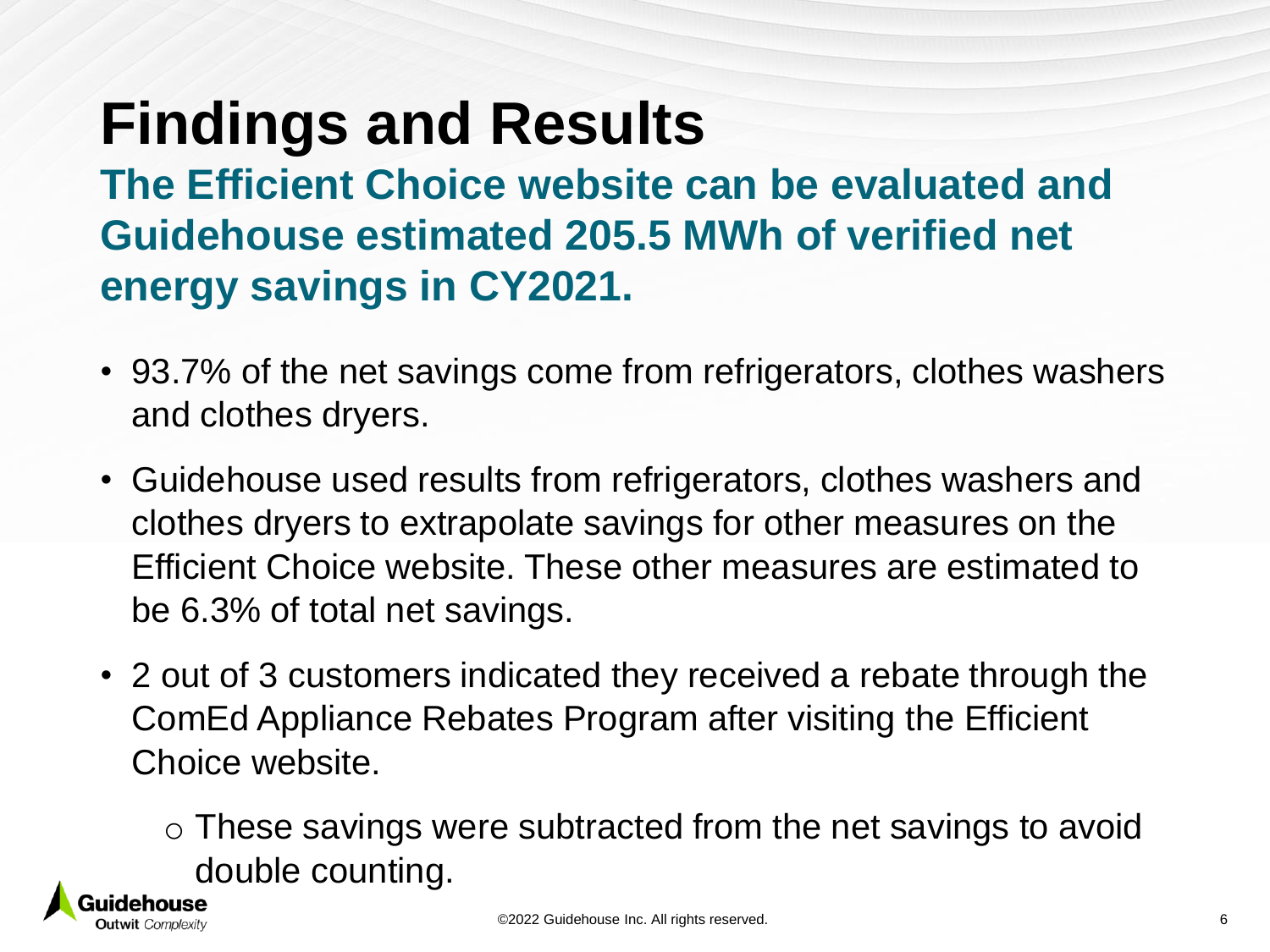#### **Your Guides**

**Mark van Eeghen** Associate Director, Guidehouse mark.van.eeghen@guidehouse.com (646) 227-4462

**Amy Buege**  Co-Founder, Verdant amy@verdantassoc.com (510) 520-7424

#### **Ethan Barquest**

Senior Consultant, Verdant ethan@verdantassoc.com (510) 902-7303





This content is for general information purposes only, and should not be used as a substitute ©2022 Guidehouse Inc. All rights reserved. for consultation with professional advisors.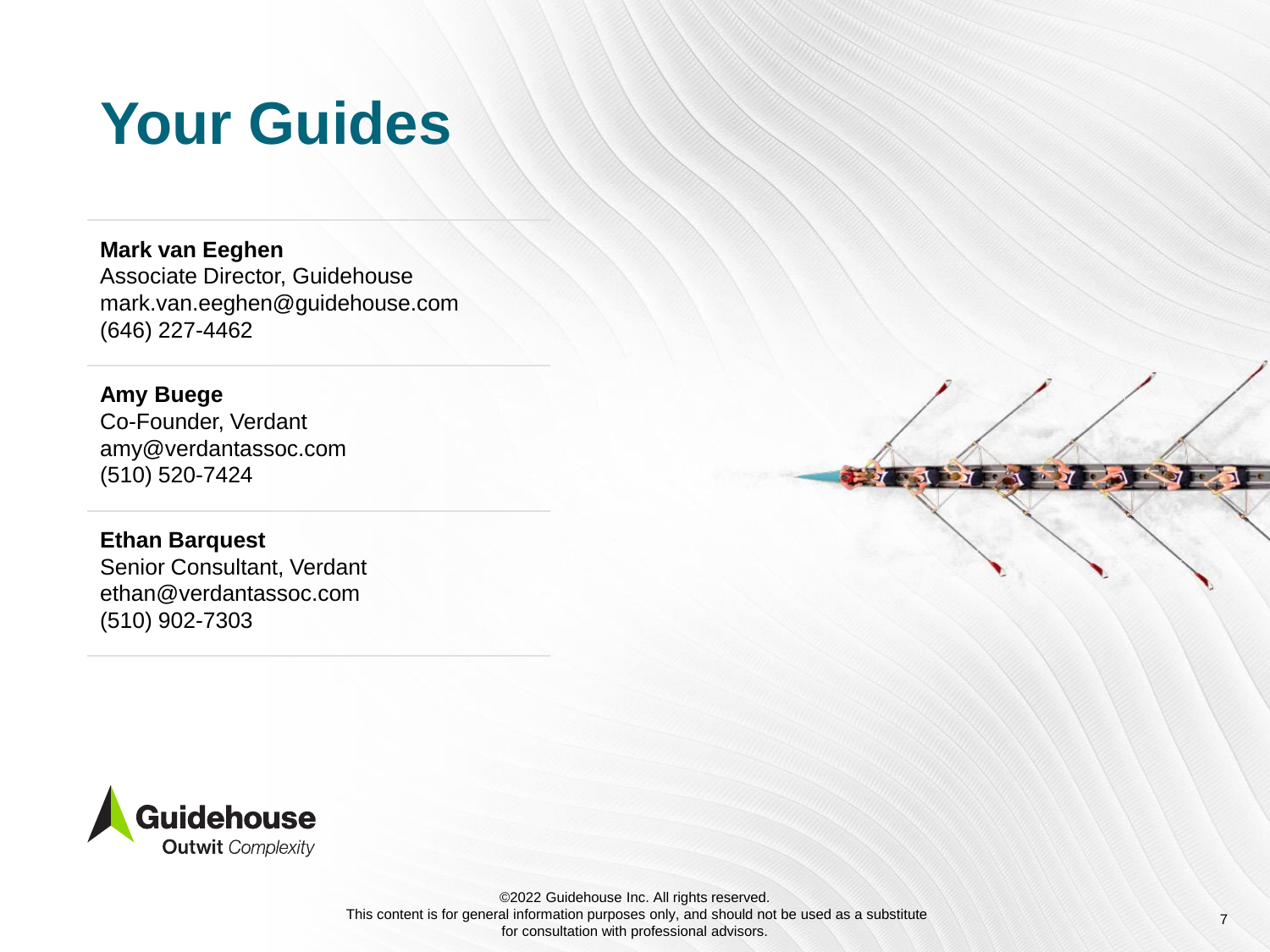#### **Appendix - Results**

| <b>Measures</b>       | <b>Annualized</b><br><b>Customer</b><br><b>Population</b> | <b>Energy</b><br><b>Savings</b><br>(kWh/unit) | <b>Peak Demand</b><br><b>Savings</b><br>(kW/unit) | <b>Gas Savings</b><br>(therm/unit) | <b>Purchase</b><br>Rate | Efficiency NTG Ratio<br>Rate |      |
|-----------------------|-----------------------------------------------------------|-----------------------------------------------|---------------------------------------------------|------------------------------------|-------------------------|------------------------------|------|
| Refrigerators         | 23,620                                                    | 321.06                                        | 0.05                                              | 0.00                               | 9.7%                    | 27.3%                        | 0.63 |
| Electric Dryers       | 8,550                                                     | 160.00                                        | 0.02                                              | 0.00                               | 8.4%                    | 28.4%                        | 0.61 |
| Washers               | 10,834                                                    | 67.03                                         | 0.01                                              | 4.60                               | 13.0%                   | 26.2%                        | 0.62 |
| <b>Televisions</b>    | 1,212                                                     | 149.90                                        | 0.13                                              | 0.00                               | 10.0%                   | 84.7%                        | 0.63 |
| Room Air Conditioners | 1,068                                                     | 17.70                                         | 0.02                                              | 0.00                               | 10.0%                   | 84.7%                        | 0.63 |
| Dishwashers           | 759                                                       | 18.15                                         | 0.00                                              | 0.39                               | 10.0%                   | 84.7%                        | 0.63 |
| Air Purifiers         | 165                                                       | 158.75                                        | 0.02                                              | 0.00                               | 10.0%                   | 27.3%                        | 0.63 |
| Freezers              | 428                                                       | 43.78                                         | 0.01                                              | 0.00                               | 10.0%                   | 27.3%                        | 0.63 |
| Dehumidifiers         | 105                                                       | 131.67                                        | 0.03                                              | 0.00                               | 10.0%                   | 27.3%                        | 0.63 |
| Sound Bars            | 25                                                        | 44.00                                         | 0.00                                              | 0.00                               | 10.0%                   | 84.7%                        | 0.63 |
| Monitors              | 36                                                        | 29.80                                         | 0.00                                              | 0.00                               | 10.0%                   | 84.7%                        | 0.63 |
| EV Chargers           | 24                                                        | 21.10                                         | $-0.28$                                           | 0.00                               | 10.0%                   | 84.7%                        | 0.63 |